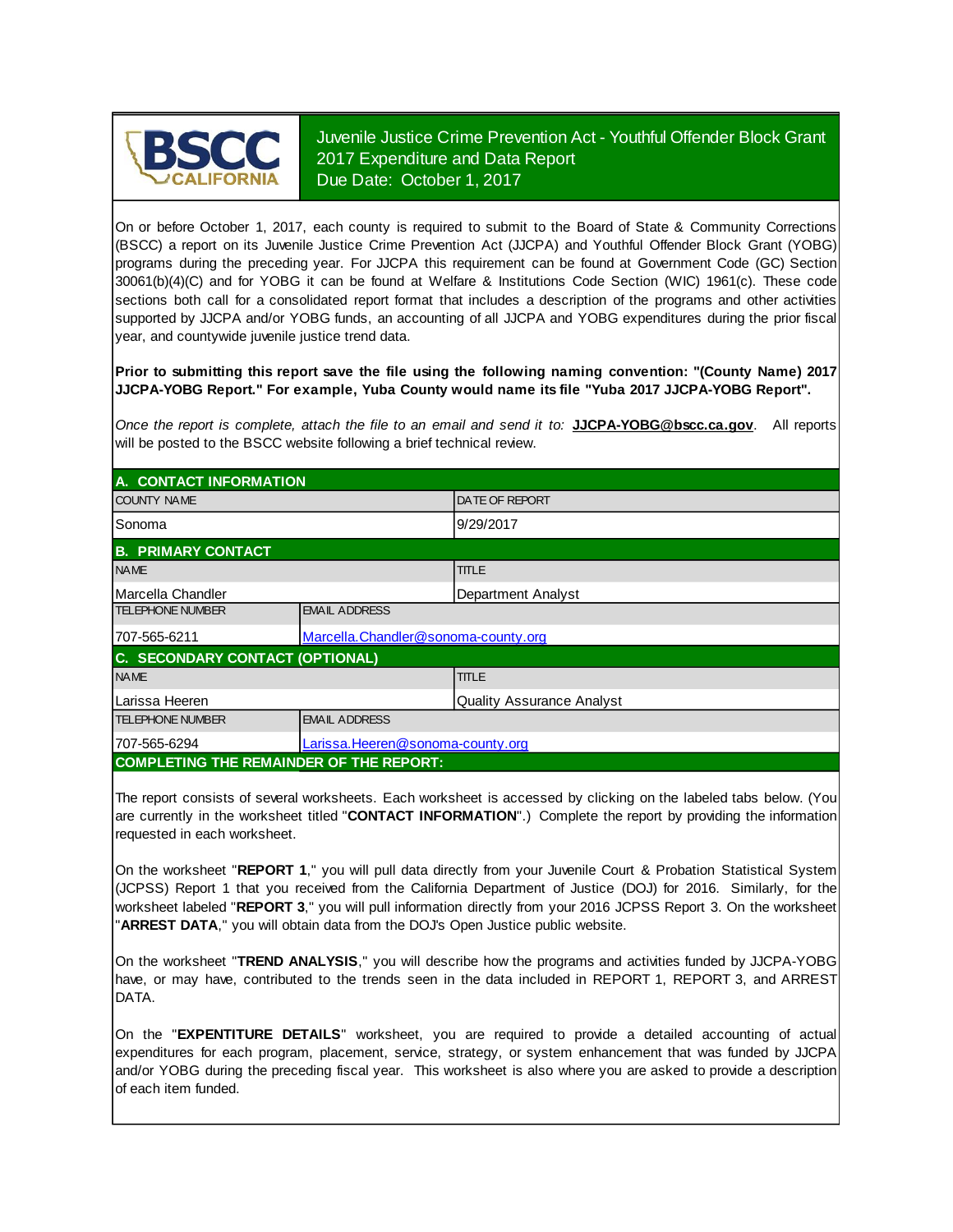#### **COUNTYWIDE JUVENILE JUSTICE DATA for:** *Sonoma*

*In the blank boxes below, enter the data from your Report 1 received from DOJ as titled below:*

**Referrals of Juveniles to Probation Departments for Delinquent Acts, January 1 - December 31, 2016 Age by Referral Type, Gender, Race/Ethnic Group, Referral Source, Detention, Prosecutor Action, and Probation Department Disposition**

**Report 1**

#### **Probation Department Disposition**

| <b>Informal Probation</b> |     |
|---------------------------|-----|
| <b>Diversions</b>         | 136 |
| <b>Petitions Filed</b>    | 819 |

#### **Gender (OPTIONAL)**

| <b>Male</b>  | 781   |
|--------------|-------|
| Female       | 225   |
| <b>TOTAL</b> | 1,006 |

#### **Race/Ethnic Group (OPTIONAL)**

| <b>Hispanic</b>         | 482   |
|-------------------------|-------|
| White                   | 356   |
| <b>Black</b>            | 71    |
| Asian                   | 13    |
| <b>Pacific Islander</b> | 19    |
| Indian                  | 19    |
| <b>Unknown</b>          | 46    |
| <b>TOTAL</b>            | 1,006 |

**Please use this space to explain any exceptions and/or anomalies in the data reported above:**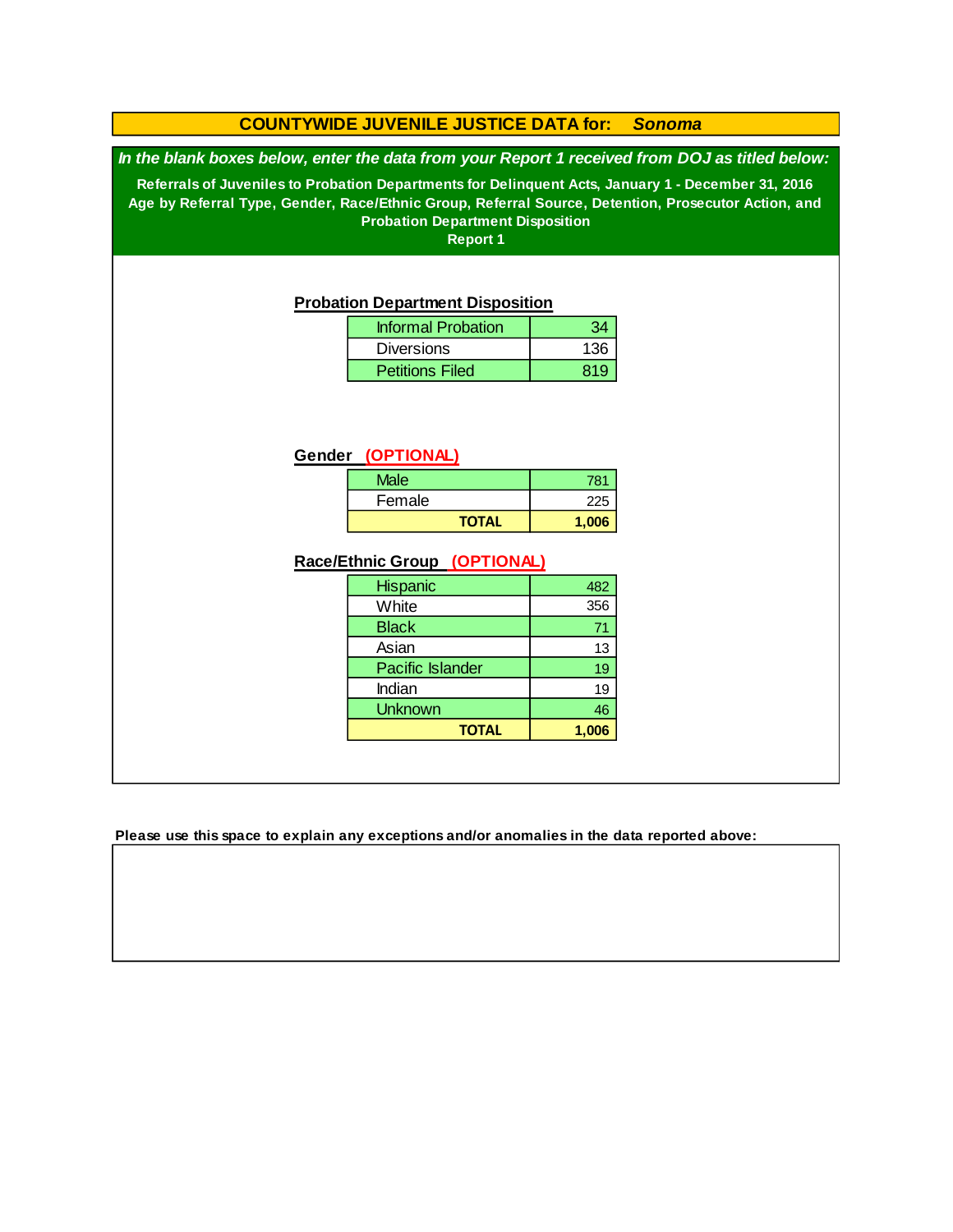|                                                                                                                                                                                                                                                                                                                                                 | <b>COUNTYWIDE JUVENILE JUSTICE DATA for:</b><br><b>Sonoma</b> |              |       |  |  |  |
|-------------------------------------------------------------------------------------------------------------------------------------------------------------------------------------------------------------------------------------------------------------------------------------------------------------------------------------------------|---------------------------------------------------------------|--------------|-------|--|--|--|
| In the blank boxes below, enter the data from your Report 3 received from DOJ as titled below:<br>Juvenile Court Dispositions Resulting From Petitions for Delinquesnt Acts, January 1 - December 31, 2016<br>Age by Petition Type, Sex, Race/Ethnic Group, Defense Representation, Court Disposition and Wardship Placement<br><b>Report 3</b> |                                                               |              |       |  |  |  |
| <b>Petition Type</b>                                                                                                                                                                                                                                                                                                                            |                                                               |              |       |  |  |  |
|                                                                                                                                                                                                                                                                                                                                                 | <b>New</b>                                                    |              | 1,945 |  |  |  |
|                                                                                                                                                                                                                                                                                                                                                 | Subsequent                                                    |              | 947   |  |  |  |
|                                                                                                                                                                                                                                                                                                                                                 |                                                               | <b>TOTAL</b> | 2,892 |  |  |  |
| <b>Court Disposition</b>                                                                                                                                                                                                                                                                                                                        |                                                               |              |       |  |  |  |
|                                                                                                                                                                                                                                                                                                                                                 | <b>Informal Probation</b>                                     |              | 204   |  |  |  |
|                                                                                                                                                                                                                                                                                                                                                 | Non-Ward Probation                                            |              | 167   |  |  |  |
|                                                                                                                                                                                                                                                                                                                                                 | <b>Wardship Probation</b>                                     |              | 1,953 |  |  |  |
|                                                                                                                                                                                                                                                                                                                                                 | Diversion                                                     |              |       |  |  |  |
|                                                                                                                                                                                                                                                                                                                                                 | Deferred Entry of Judgement                                   |              | 70    |  |  |  |
|                                                                                                                                                                                                                                                                                                                                                 | <b>Wardship Placements</b>                                    |              |       |  |  |  |
|                                                                                                                                                                                                                                                                                                                                                 | <b>Own/Relative's Home</b>                                    |              | 1,944 |  |  |  |
|                                                                                                                                                                                                                                                                                                                                                 | Non-Secure County Facility                                    |              |       |  |  |  |
|                                                                                                                                                                                                                                                                                                                                                 | <b>Secure County Facility</b>                                 |              |       |  |  |  |
|                                                                                                                                                                                                                                                                                                                                                 | Other Public Facility                                         |              |       |  |  |  |
|                                                                                                                                                                                                                                                                                                                                                 | <b>Other Private Facillity</b>                                |              |       |  |  |  |
|                                                                                                                                                                                                                                                                                                                                                 | Other                                                         |              |       |  |  |  |
|                                                                                                                                                                                                                                                                                                                                                 | California Youth Authority*                                   |              | $9\,$ |  |  |  |
|                                                                                                                                                                                                                                                                                                                                                 |                                                               | <b>TOTAL</b> | 1,953 |  |  |  |
|                                                                                                                                                                                                                                                                                                                                                 | <b>Subsequent Actions</b>                                     |              |       |  |  |  |
|                                                                                                                                                                                                                                                                                                                                                 | <b>Technical Violations</b>                                   |              |       |  |  |  |
| Sex (OPTIONAL)                                                                                                                                                                                                                                                                                                                                  |                                                               |              |       |  |  |  |
|                                                                                                                                                                                                                                                                                                                                                 | Male                                                          |              | 2,284 |  |  |  |
|                                                                                                                                                                                                                                                                                                                                                 | Female                                                        |              | 608   |  |  |  |
|                                                                                                                                                                                                                                                                                                                                                 |                                                               | <b>TOTAL</b> | 2,892 |  |  |  |
|                                                                                                                                                                                                                                                                                                                                                 | Race/Ethnic Group (OPTIONAL)                                  |              |       |  |  |  |
|                                                                                                                                                                                                                                                                                                                                                 | Hispanic                                                      |              | 1,061 |  |  |  |
|                                                                                                                                                                                                                                                                                                                                                 | White                                                         |              | 1,490 |  |  |  |
|                                                                                                                                                                                                                                                                                                                                                 | <b>Black</b>                                                  |              | 179   |  |  |  |
|                                                                                                                                                                                                                                                                                                                                                 | Asian                                                         |              | 31    |  |  |  |
|                                                                                                                                                                                                                                                                                                                                                 | Pacific Islander                                              |              | 23    |  |  |  |
|                                                                                                                                                                                                                                                                                                                                                 | Indian                                                        |              | 70    |  |  |  |
|                                                                                                                                                                                                                                                                                                                                                 | <b>Unknown</b>                                                |              | 38    |  |  |  |
|                                                                                                                                                                                                                                                                                                                                                 |                                                               | <b>TOTAL</b> | 2,892 |  |  |  |

**Please use this space to explain any exceptions and/or anomalies in the data reported above:** 

\* The JCPSS reports show "California Youth Authority," however it is now called the "Division of Juvenile Justice."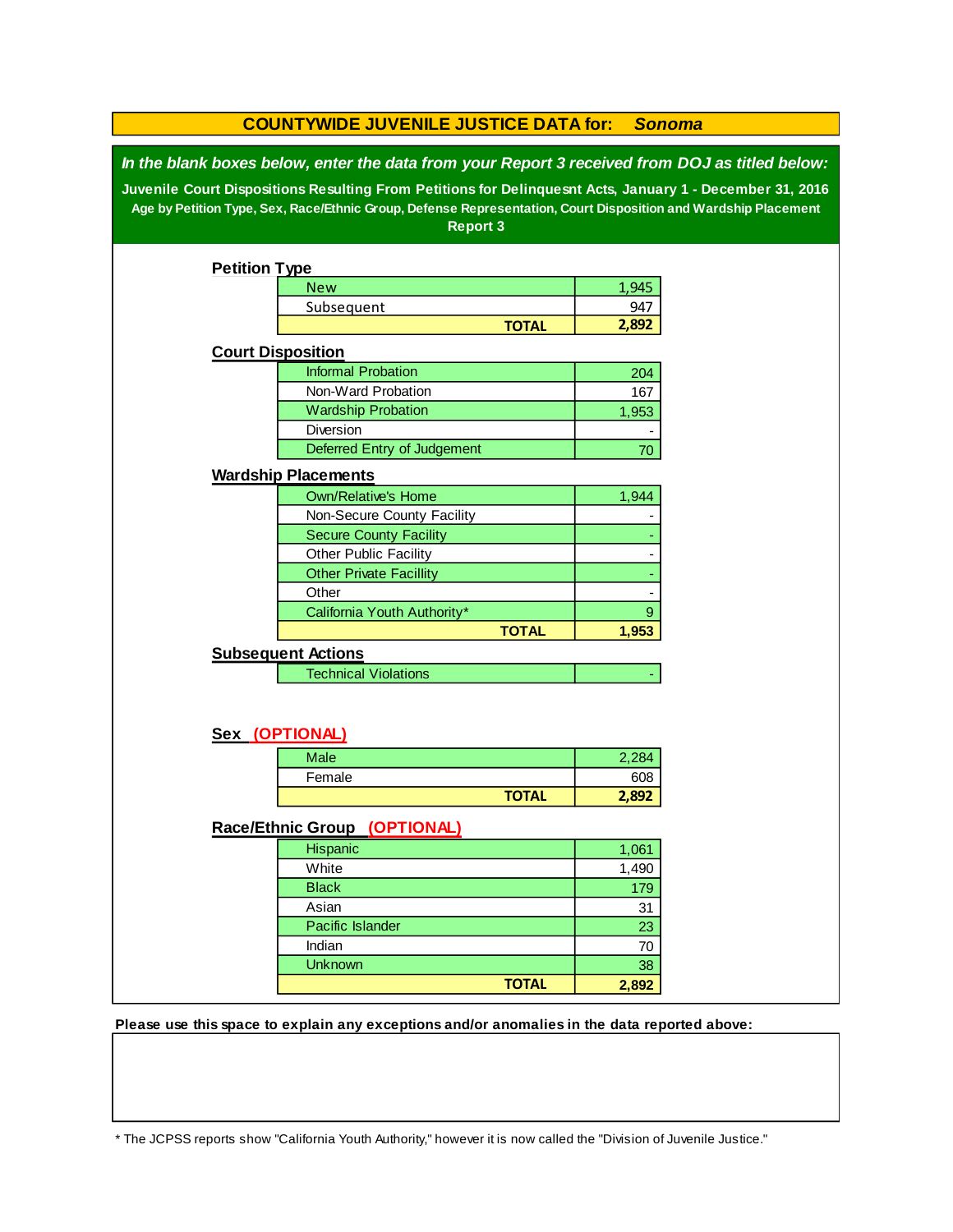|                                                                                                                                                                                | <b>COUNTYWIDE JUVENILE JUSTICE DATA for:</b> | <b>Sonoma</b> |  |  |  |  |
|--------------------------------------------------------------------------------------------------------------------------------------------------------------------------------|----------------------------------------------|---------------|--|--|--|--|
| In the blank boxes below, enter your juvenile arrest data from last year.<br>Arrest data by county can be found at:<br>https://openjustice.doj.ca.gov/crime-statistics/arrests |                                              |               |  |  |  |  |
|                                                                                                                                                                                |                                              |               |  |  |  |  |
|                                                                                                                                                                                |                                              |               |  |  |  |  |
|                                                                                                                                                                                |                                              |               |  |  |  |  |
| <b>Arrests</b>                                                                                                                                                                 | <b>Felony Arrests</b>                        | 221           |  |  |  |  |
|                                                                                                                                                                                | <b>Misdemeanor Arrests</b>                   | 743           |  |  |  |  |
|                                                                                                                                                                                | <b>Status Arrests</b>                        | 9             |  |  |  |  |
|                                                                                                                                                                                | <b>TOTAL</b>                                 | 973           |  |  |  |  |
|                                                                                                                                                                                | Gender (OPTIONAL)                            |               |  |  |  |  |
|                                                                                                                                                                                |                                              |               |  |  |  |  |
|                                                                                                                                                                                |                                              |               |  |  |  |  |
|                                                                                                                                                                                | <b>Male</b>                                  | 732           |  |  |  |  |
|                                                                                                                                                                                | Female                                       | 241           |  |  |  |  |
|                                                                                                                                                                                | <b>TOTAL</b>                                 | 973           |  |  |  |  |
|                                                                                                                                                                                | Race/Ethnic Group (OPTIONAL)                 |               |  |  |  |  |
|                                                                                                                                                                                | <b>Black</b>                                 | 55            |  |  |  |  |
|                                                                                                                                                                                | White                                        | 417           |  |  |  |  |
|                                                                                                                                                                                | Hispanic                                     | 423           |  |  |  |  |
|                                                                                                                                                                                | Other                                        | 78            |  |  |  |  |

**Please use this space to explain any exceptions and/or anomalies in the data reported above:**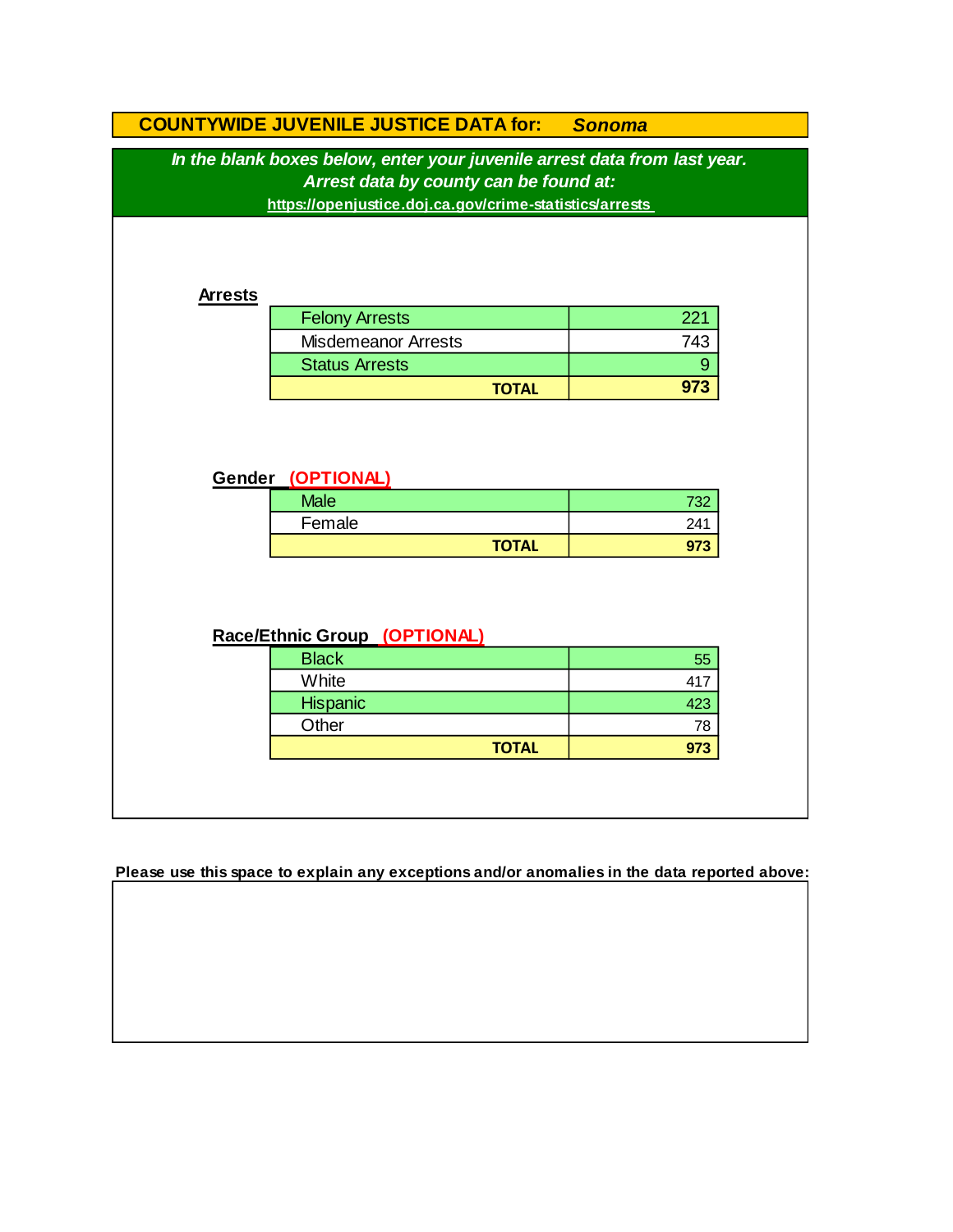# **ANALYSIS OF COUNTYWIDE TREND DATA for:** *Sonoma*

### **Government Code Section 30061(b)(4)(C)(iv) & WIC Section 1961(c)(3)**

Provide <sup>a</sup> summary description or analysis, based on available information, of how the programs, placements, services, strategies or system enhancements funded by JJCPA-YOBG have, or may have, contributed to, or influenced, the juvenile justice data trends identified in this report.

The following analysis should be viewed with in the context of the following two limitations. One is that Probation cannot guarantee the accuracy of the data. These reports categorize data differently than any report Probation currently has and reconciling the data in order to assess accuracy would require the development of new reports. The Sonoma County Information Services Department does not currently have the capacity to do this work. That said, the method of sending data to JJCPDDSHDF (whatever it's called) has been consistent over the years, and so trends observed are likely measuring something real. The second limitation is that we cannot assign causality to any one factor for trends that appear in the data. They are, of course, the result of many factors including state and national trends. With those caveats, we present the following analysis.

Since 2006, there has been a significant decline in juvenile crime and this is evident in the Sonoma County data. Declines in arrests, petitions filed and youth placed on some type of court probation (informal, ward, nonward or DEOJ) have declined by 69%, 72% and 72% respectively.

There has also been a dramatic decrease in the percentage of subsequent petitions. In 2006 33% of all petitions were subsequent (rather than new petitions) and in 2016, only 6% were subsequent petitions. These trends may indicate that YOBG and JJCPA funded programs are having a positive impact on Sonoma County youth. Like other Probation Departments around the state, Sonoma County Probation has tried, wherever possible to implement evidence based programs and strategies. This extends, of course to the programs funded by YOBG and JJCPA. One could conclude that these programs are one of many factors leading to a reduction in juvenile crime in the county. Further, based on the lower percentage of subsequent petitions, one might assume that these programs have had some role in reducing recidivism for youth who enter the juvenile justice system. These trends, as well as statewide trends in juvenile crime seem to point to the overall success of juvenile justice realignment.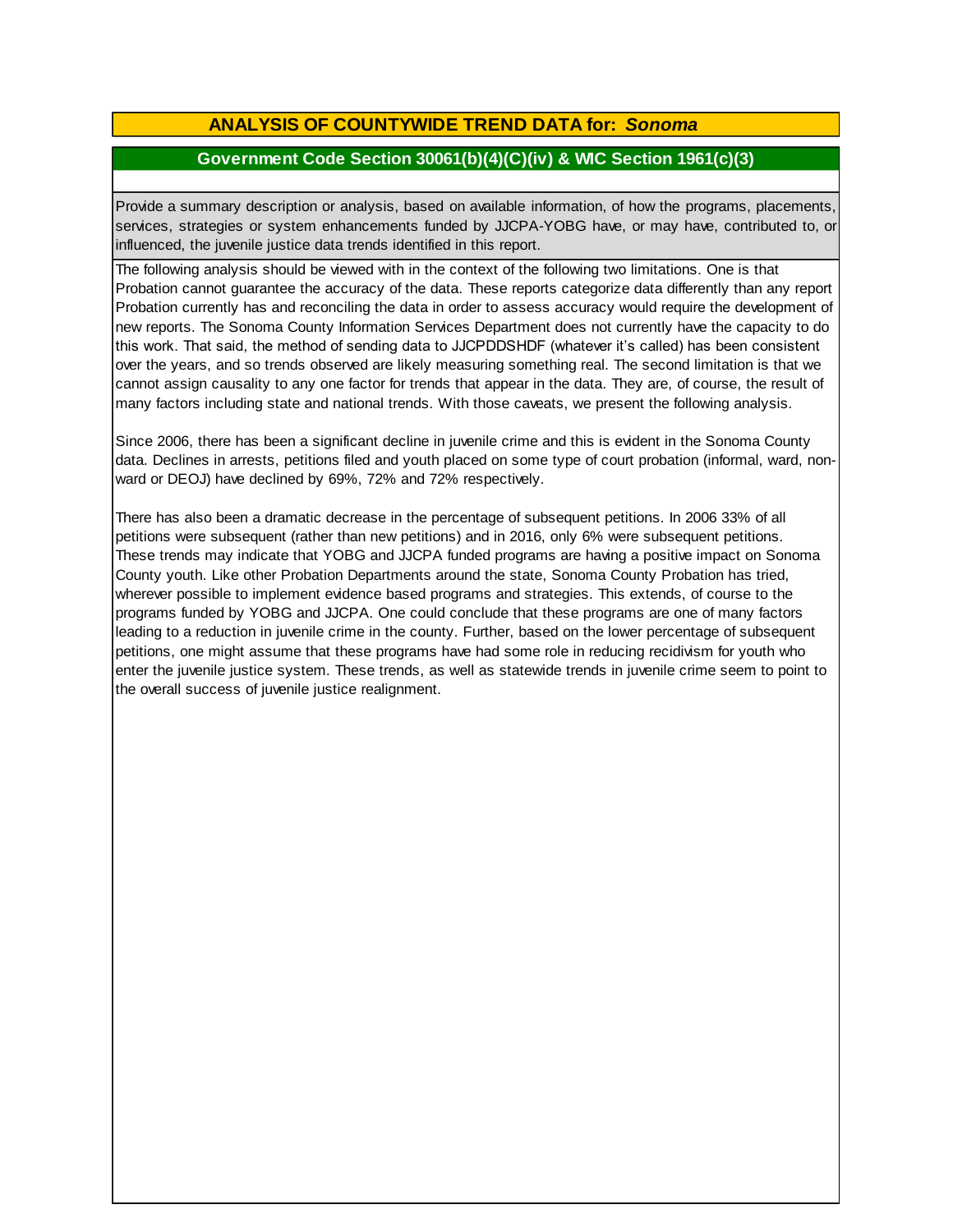Use the template(s) below to report the programs, placements, services, strategies, and/or system enhancements you funded in the preceding fiscal year. Use <sup>a</sup> separate template for each program, placement, service, strategy, or system enhancement that was supported with JJCPA and/or YOBG funds. If you need more templates than provided, copy and paste additional templates below the last Accounting of Expenditures template.

Start by indicating the name of the first program, placement, service, strategy, or system enhancement that was funded with JJCPA and/or YOBG funds last year. Next indicate the expenditure category using the drop down list provided in the Expenditure Category portion on each of the templates.

|                    | Code | <b>Expenditure Category</b>             | Code           | <b>Expenditure Category</b>                   |
|--------------------|------|-----------------------------------------|----------------|-----------------------------------------------|
| <b>Placements</b>  | 1    | Juvenile Hall                           | 5              | <b>Private Residential Care</b>               |
|                    | 2    | Ranch                                   | 6              | Home on Probation                             |
|                    | 3    | Camp                                    | $\overline{7}$ | Other Placement                               |
|                    | 4    | Other Secure/Semi-Secure Rehab Facility |                |                                               |
|                    | Code | <b>Expenditure Category</b>             | Code           | <b>Expenditure Category</b>                   |
| <b>Direct</b>      | 8    | Alcohol and Drug Treatment              | 26             | Life/Independent Living Skills                |
| <b>Services</b>    | 9    | <b>After School Services</b>            |                | Training/Education                            |
|                    | 10   | Aggression Replacement Therapy          | 27             | Individual Mental Health Counseling           |
|                    | 11   | Anger Management Counseling/Treatment   | 28             | Mental Health Screening                       |
|                    | 12   | Development of Case Plan                | 29             | Mentoring                                     |
|                    | 13   | <b>Community Service</b>                | 30             | Monetary Incentives                           |
|                    | 14   | Day or Evening Treatment Program        | 31             | Parenting Education                           |
|                    | 15   | Detention Assessment(s)                 | 32             | Pro-Social Skills Training                    |
|                    | 16   | <b>Electronic Monitoring</b>            | 33             | <b>Recreational Activities</b>                |
|                    | 17   | <b>Family Counseling</b>                | 34             | Re-Entry or Aftercare Services                |
|                    | 18   | <b>Functional Family Therapy</b>        | 35             | Restitution                                   |
|                    | 19   | Gang Intervention                       | 36             | Restorative Justice                           |
|                    | 20   | Gender Specific Programming for Girls   | 37             | Risk and/or Needs Assessment                  |
|                    | 21   | Gender Specific Programming for Boys    | 38             | <b>Special Education Services</b>             |
|                    | 22   | <b>Group Counseling</b>                 | 39             | Substance Abuse Screening                     |
|                    | 23   | Intensive Probation Supervision         | 40             | <b>Transitional Living Services/Placement</b> |
|                    | 24   | Job Placement                           | 41             | Tutoring                                      |
|                    | 25   | Job Readiness Training                  | 42             | Vocational Training                           |
|                    |      |                                         | 43             | <b>Other Direct Service</b>                   |
|                    | Code | <b>Expenditure Category</b>             | Code           | <b>Expenditure Category</b>                   |
| Capacity           | 44   | Staff Training/Professional Development | 48             | <b>Contract Services</b>                      |
| Building/          | 45   | <b>Staff Salaries/Benefits</b>          | 49             | <b>Other Procurements</b>                     |
| <b>Maintenance</b> | 46   | Capital Improvements                    | 50             | Other                                         |
| <b>Activities</b>  | 47   | Equipment                               |                |                                               |

#### **List of Expenditure Categories and Associated Numerical Codes**

For each program, placement, service, strategy, or system enhancement, record actual expenditure details for the preceding fiscal year. Expenditures will be categorized as coming from one or more of three funding sources - JJCPA funds, YOBG funds, and other funding sources (local, federal, other state, private, etc.). Be sure to report all JJCPA and YOBG expenditures for the preceding fiscal year irrespective of the fiscal year during which the funds were allocated. Definitions of the budget line items are provided on the next page.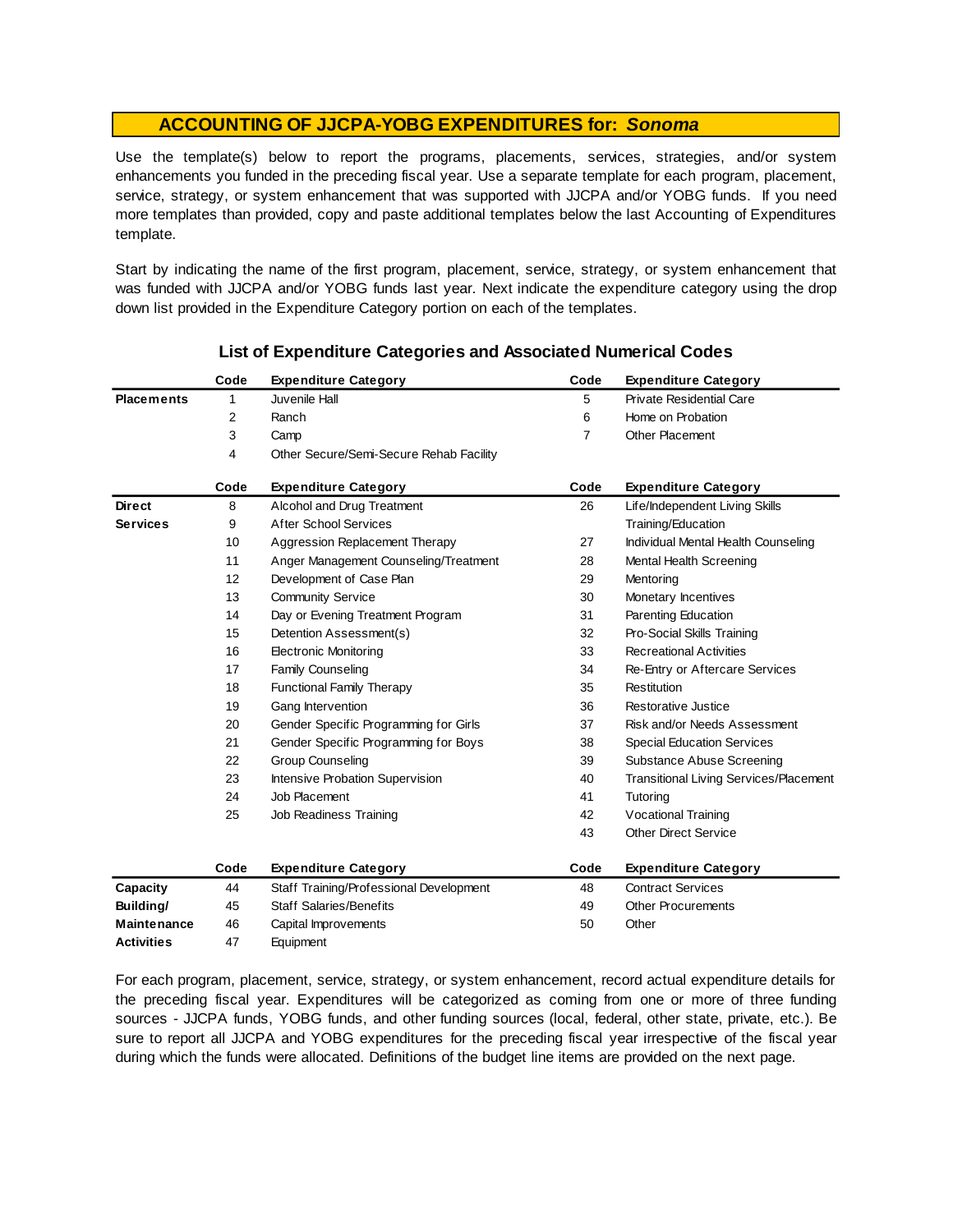**Salaries and Benefits** includes all expenditures related to paying the salaries and benefits of county probation (or other county department) employees who were directly involved in grant-related activities.

**Services and Supplies** includes expenditures for services and supplies necessary for the operation of the project (e.g., lease payments for vehicles and/or office space, office supplies) and/or services provided to participants and/or family members as part of the project's design (e.g., basic necessities such as food, clothing, transportation, and shelter/housing; and related costs).

**Professional Services** includes all services provided by individuals and agencies with whom the County contracts. The county is responsible for reimbursing every contracted individual/agency.

**Community-Based Organizations (CBO)** includes all expenditures for services received from CBO's. *NOTE* : *I f you use JJCPA and/or YOBG funds t o contract with <sup>a</sup> CBO, report that expenditure on this line item rather than on the Professional Services line item.*

**Fixed Assets/Equipment** includes items such as vehicles and equipment needed to implement and/or operate the program, placement, service, etc. (e.g., computer and other office equipment including furniture).

**Administrative Overhead** includes all costs associated with administration of the program, placement, service, strategy, and/or system enhancement being supported by JJCPA and/or YOBG funds.

Use the space below the budget detail to provide a narrative description for each program, placement, service, strategy, and/or system enhancement that was funded last year. *To do so, double click on the response box provided for this purpose.* 

Repeat this process as many times as needed to fully account for all programs, placements, services, strategies, and systems enhancements that were funded with JJCPA and/or YOBG during the last fiscal year. Keep in mind that this full report will be posted on the BSCC website in accordance with state law.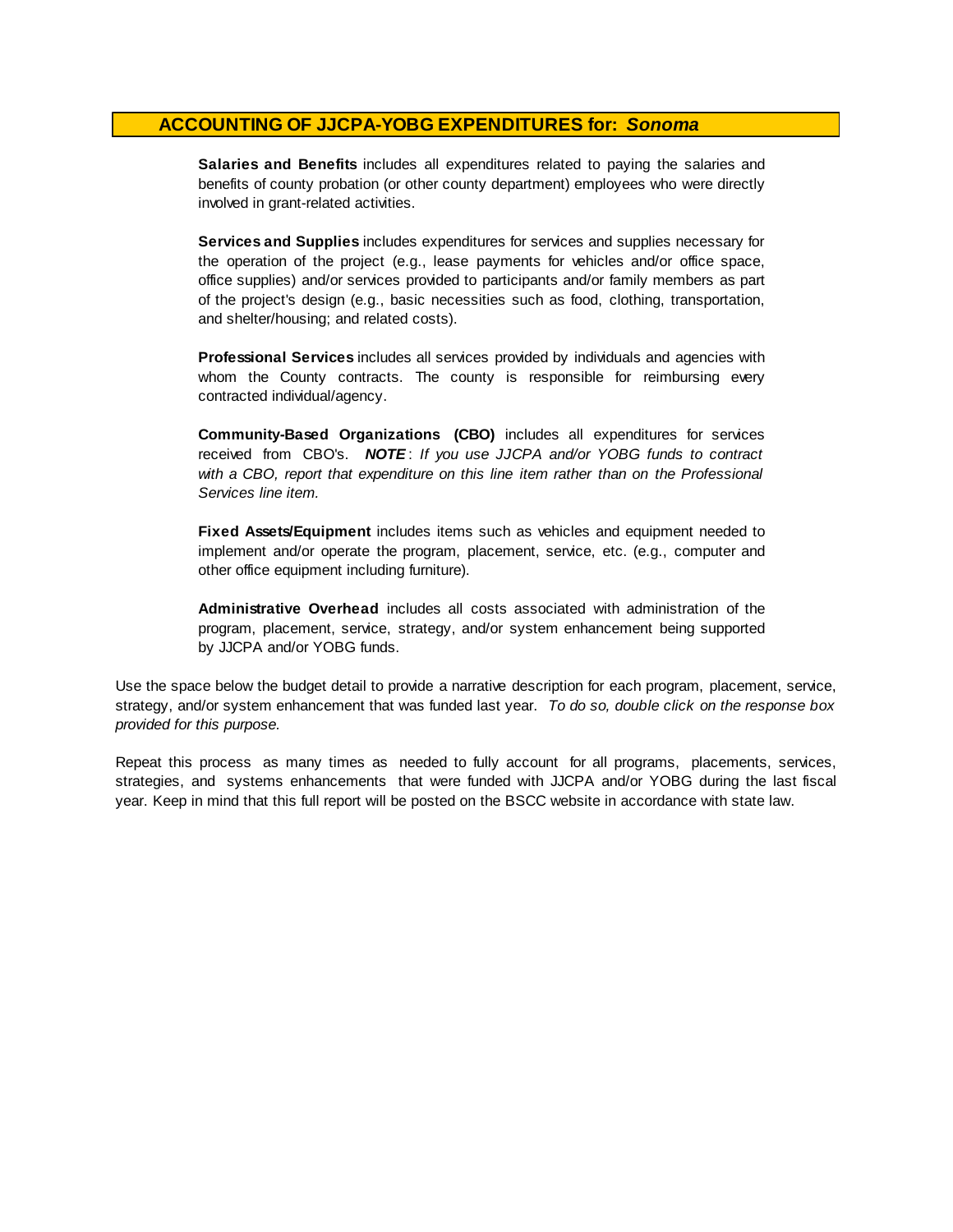|  | 1. Program, Placement, Service, Strategy, or System Enhancement |  |
|--|-----------------------------------------------------------------|--|
|--|-----------------------------------------------------------------|--|

| Name of program, placement, service,<br>strategy or system enhancement: | Probation Officers on Selected High School Campuses |                    |                   |    |                               |
|-------------------------------------------------------------------------|-----------------------------------------------------|--------------------|-------------------|----|-------------------------------|
| <b>Expenditure Category:</b>                                            | <b>Other Direct Service</b>                         |                    |                   |    |                               |
|                                                                         |                                                     | <b>JJCPA Funds</b> | <b>YOBG Funds</b> |    | All Other Funds<br>(Optional) |
| Salaries & Benefits:                                                    | \$                                                  | 556,555            |                   |    |                               |
| Services & Supplies:                                                    | \$                                                  | 40,187             |                   |    |                               |
| <b>Professional Services:</b>                                           |                                                     |                    |                   |    |                               |
| Community Based Organizations:                                          |                                                     |                    |                   |    |                               |
| <b>Fixed Assets/Equipment:</b>                                          |                                                     |                    |                   |    |                               |
| Administrative Overhead:                                                | \$                                                  | 3,504              |                   | \$ | 8,749                         |
| Other Expenditures (List Below):                                        |                                                     |                    |                   |    |                               |
|                                                                         |                                                     |                    |                   |    |                               |
|                                                                         |                                                     |                    |                   |    |                               |
|                                                                         |                                                     |                    |                   |    |                               |
| <b>TOTAL:</b>                                                           |                                                     | 600,246            | \$                | \$ | 8.749                         |

Provide a description of the program, placement, service, strategy or system enhancement that was funded with JJCPA and/or YOBG funds in the preceding fiscal year. For example, you might want to include information on the types of youth served, prevention services you provided, your accomplishments, any barriers encountered, and what specifically JJCPA and/or YOBG funds paid for.

This program funded salaries and benefits for four Probation Officers assigned to high school campuses across the County. Officers are assigned geographically to schools where they supervise youth on Probation, and assist the schools by providing prevention and intervention support to youth who are having behavioral problems. Officers use cognitive behavioral journals and brief intervention techniques to work with youth under their supervision. Youth served by this program are typically low to moderate risk.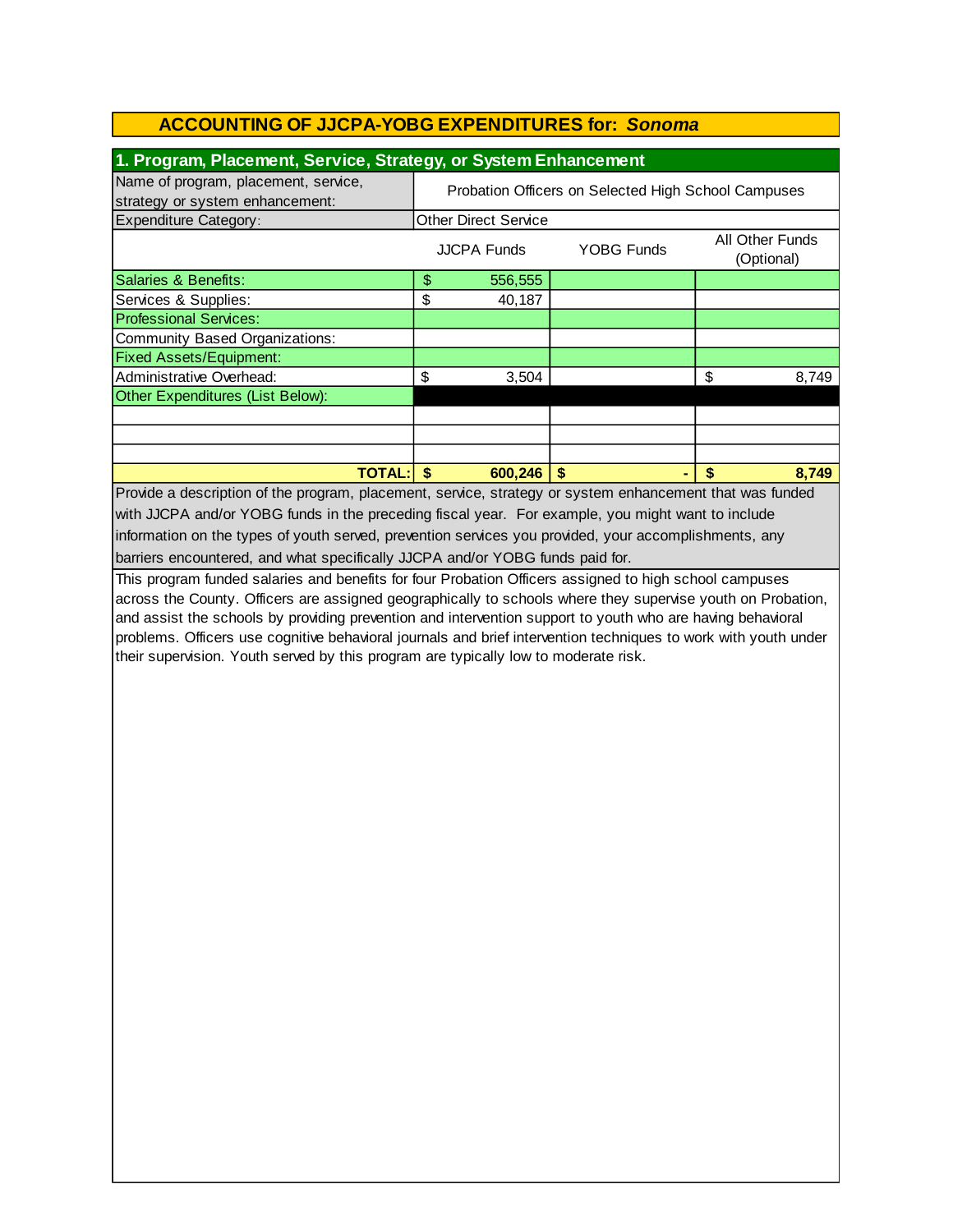| 2. Program, Placement, Service, Strategy, or System Enhancement         |                                                                          |                                  |   |    |     |  |
|-------------------------------------------------------------------------|--------------------------------------------------------------------------|----------------------------------|---|----|-----|--|
| Name of program, placement, service,<br>strategy or system enhancement: | <b>Functional Family Therapy</b>                                         |                                  |   |    |     |  |
| <b>Expenditure Category:</b>                                            |                                                                          | <b>Functional Family Therapy</b> |   |    |     |  |
|                                                                         | <b>All Other Funds</b><br><b>YOBG Funds</b><br>JJCPA Funds<br>(Optional) |                                  |   |    |     |  |
| Salaries & Benefits:                                                    | \$                                                                       | 20,834                           |   |    |     |  |
| Services & Supplies:                                                    | \$                                                                       | 2,892                            |   |    |     |  |
| <b>Professional Services:</b>                                           |                                                                          |                                  |   |    |     |  |
| Community Based Organizations:                                          | \$                                                                       | 56,162                           |   |    |     |  |
| <b>Fixed Assets/Equipment:</b>                                          |                                                                          |                                  |   |    |     |  |
| Administrative Overhead:                                                | \$                                                                       | 235                              |   | \$ | 587 |  |
| Other Expenditures (List Below):                                        |                                                                          |                                  |   |    |     |  |
|                                                                         |                                                                          |                                  |   |    |     |  |
|                                                                         |                                                                          |                                  |   |    |     |  |
|                                                                         |                                                                          |                                  |   |    |     |  |
| <b>TOTAL:</b>                                                           |                                                                          | 80,123                           | S | \$ | 587 |  |

barriers encountered, and what specifically JJCPA and/or YOBG funds paid for. Provide a description of the program, placement, service, strategy or system enhancement that was funded with JJCPA and/or YOBG funds in the preceding fiscal year. For example, you might want to include information on the types of youth served, prevention services you provided, your accomplishments, any

Funds were used for contracted Functional Family Therapy services to Probation families. The program involves phases and techniques designed to engage and motivate youth and families to change their communication, interaction and problem solving skills. The Functional Family Therapy model is based on the assertion that the family or living unit of the youth is the best context within which to both understand the nature of youths problems and to search for long-term solutions. Interventions seek to strengthen the ability of families to resolve the problems they face through reducing risk factors and increasing positive factors. The Functional Family Therapy model has been shown to reduce recidivism and risk factors for juveniles in the justice system. Locally avialable data have shown increases in family functioning and supervision of the youth.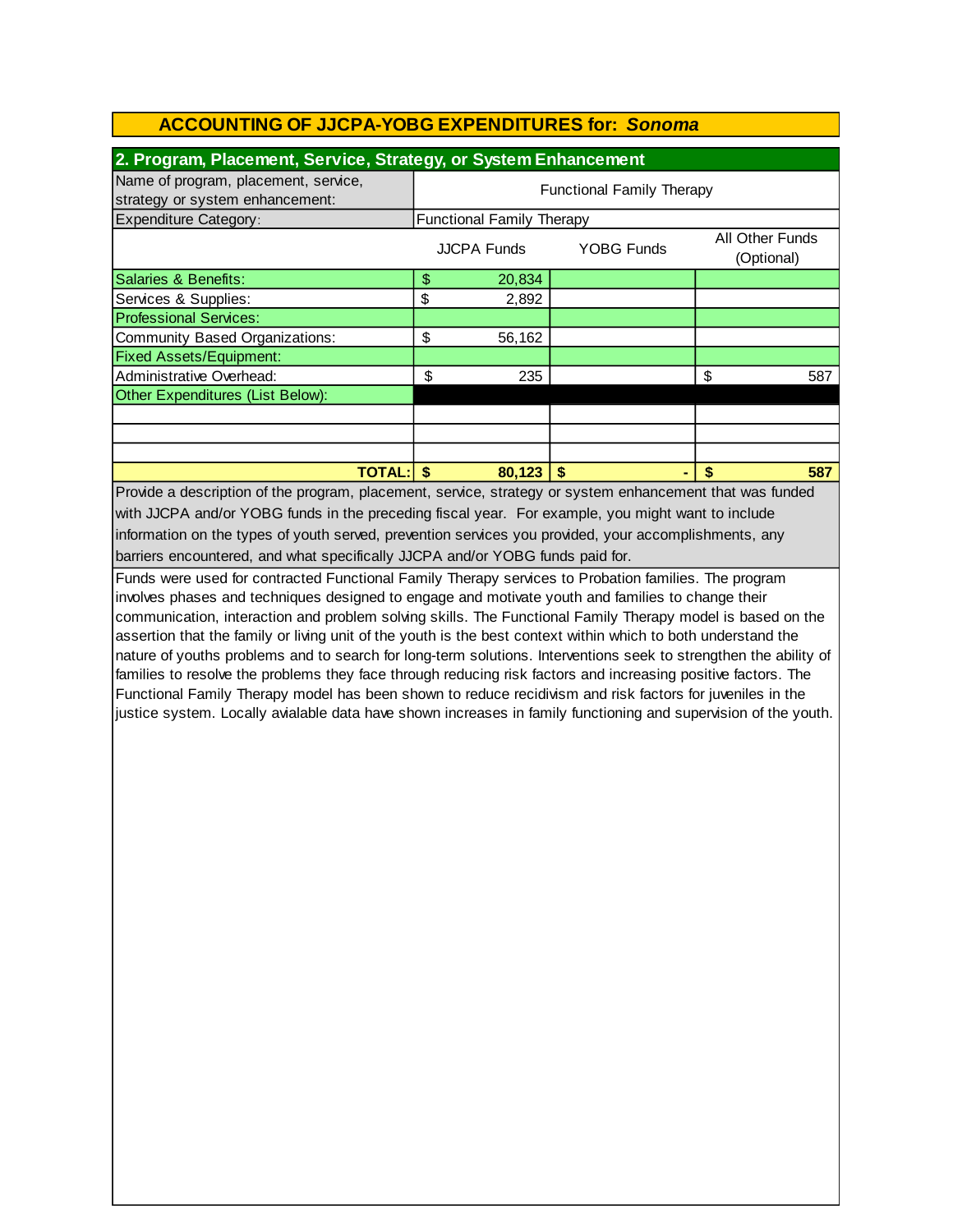| 3. Program, Placement, Service, Strategy, or System Enhancement         |                           |                            |                   |    |                 |  |
|-------------------------------------------------------------------------|---------------------------|----------------------------|-------------------|----|-----------------|--|
| Name of program, placement, service,<br>strategy or system enhancement: | Family Group Conferencing |                            |                   |    |                 |  |
| <b>Expenditure Category:</b>                                            |                           | <b>Restorative Justice</b> |                   |    |                 |  |
|                                                                         |                           | <b>JJCPA Funds</b>         | <b>YOBG Funds</b> |    | All Other Funds |  |
| Salaries & Benefits:                                                    | \$                        | 20,834                     |                   |    |                 |  |
| Services & Supplies:                                                    | \$                        | 2,892                      |                   |    |                 |  |
| <b>Professional Services:</b>                                           |                           |                            |                   |    |                 |  |
| Community Based Organizations:                                          | \$                        | 101,193                    |                   |    |                 |  |
| <b>Fixed Assets/Equipment:</b>                                          |                           |                            |                   |    |                 |  |
| Administrative Overhead:                                                | \$                        | 235                        |                   | \$ | 587             |  |
| Other Expenditures (List Below):                                        |                           |                            |                   |    |                 |  |
|                                                                         |                           |                            |                   |    |                 |  |
|                                                                         |                           |                            |                   |    |                 |  |
|                                                                         |                           |                            |                   |    |                 |  |
| <b>TOTAL:</b>                                                           |                           | 125,154                    | \$                |    | 587             |  |

barriers encountered, and what specifically JJCPA and/or YOBG funds paid for. information on the types of youth served, prevention services you provided, your accomplishments, any Provide a description of the program, placement, service, strategy or system enhancement that was funded with JJCPA and/or YOBG funds in the preceding fiscal year. For example, you might want to include

Funds were used to provide restorative justice services in multiple formats through contracts with two CBO providers. Depending on the case, youth may participate in family group conferencing, restorative mediation, restorative dialog groups or accountability circles. While the format varies, the focus is on accepting responsibility for offending and repairing harm. These services are delivered by Restorative Resources and Recourse Mediation in the community and in Juvenile Hall.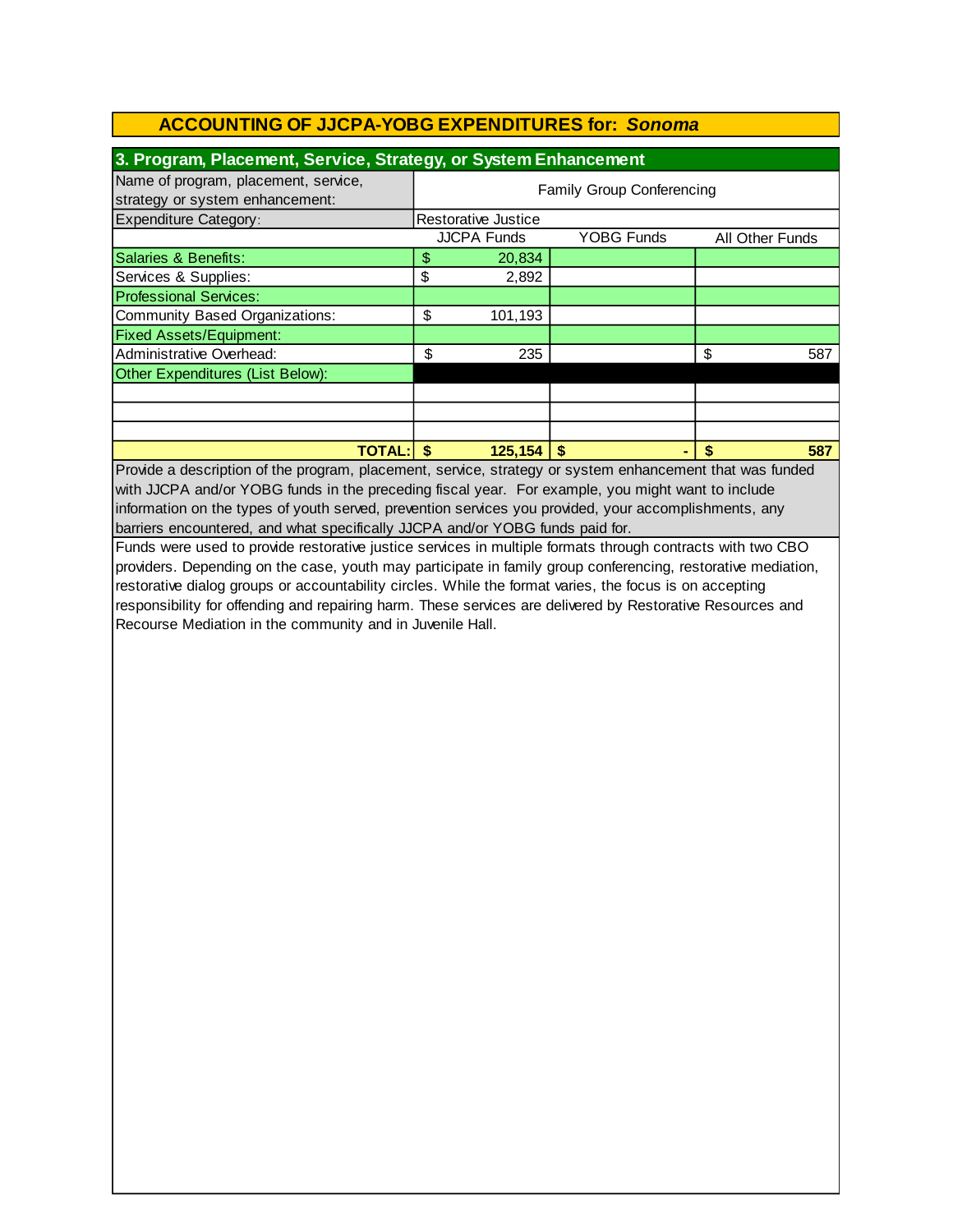| 4. Program, Placement, Service, Strategy, or System Enhancement         |                                   |                             |                   |    |                        |  |
|-------------------------------------------------------------------------|-----------------------------------|-----------------------------|-------------------|----|------------------------|--|
| Name of program, placement, service,<br>strategy or system enhancement: | <b>Family Violence Prevention</b> |                             |                   |    |                        |  |
| <b>Expenditure Category:</b>                                            |                                   | <b>Other Direct Service</b> |                   |    |                        |  |
|                                                                         |                                   | <b>JJCPA Funds</b>          | <b>YOBG Funds</b> |    | <b>All Other Funds</b> |  |
| Salaries & Benefits:                                                    | \$                                | 20,834                      |                   |    |                        |  |
| Services & Supplies:                                                    | \$                                | 2,892                       |                   |    |                        |  |
| <b>Professional Services:</b>                                           |                                   |                             |                   |    |                        |  |
| Community Based Organizations:                                          | \$                                | 88,551                      |                   |    |                        |  |
| <b>Fixed Assets/Equipment:</b>                                          |                                   |                             |                   |    |                        |  |
| Administrative Overhead:                                                | \$                                | 235                         |                   | \$ | 587                    |  |
| Other Expenditures (List Below):                                        |                                   |                             |                   |    |                        |  |
|                                                                         |                                   |                             |                   |    |                        |  |
|                                                                         |                                   |                             |                   |    |                        |  |
|                                                                         |                                   |                             |                   |    |                        |  |
| <b>TOTAL:</b>                                                           | \$.                               | $112,512$ \$                |                   | \$ | 587                    |  |

Provide a description of the program, placement, service, strategy or system enhancement that was funded with JJCPA and/or YOBG funds in the preceding fiscal year. For example, you might want to include information on the types of youth served, prevention services you provided, your accomplishments, any barriers encountered, and what specifically JJCPA and/or YOBG funds paid for.

This program includes violence prenention and intervention services. Probation contracts with five different providers for delivery of Agression Replacement Training, Healthy Relationships, My Strength, Diversity workshops and individual trauma counseling. Groups are designed to prevent violence through education and skill practice while individual counseling is intended to provide supports to youth who have a history of family violence. Youth are able to access individual counseling via two different service providers. One of the providers specializes in sexual abuse counseling and other provider offers trauma-focused cognitive behavioral therapy counseling, with the ability to also provide resource assistance (assistance to families in securing tangible resources) or parent education on an as needed basis. These services are delivered in the community, at Probation Camp and in Juvenile Hall.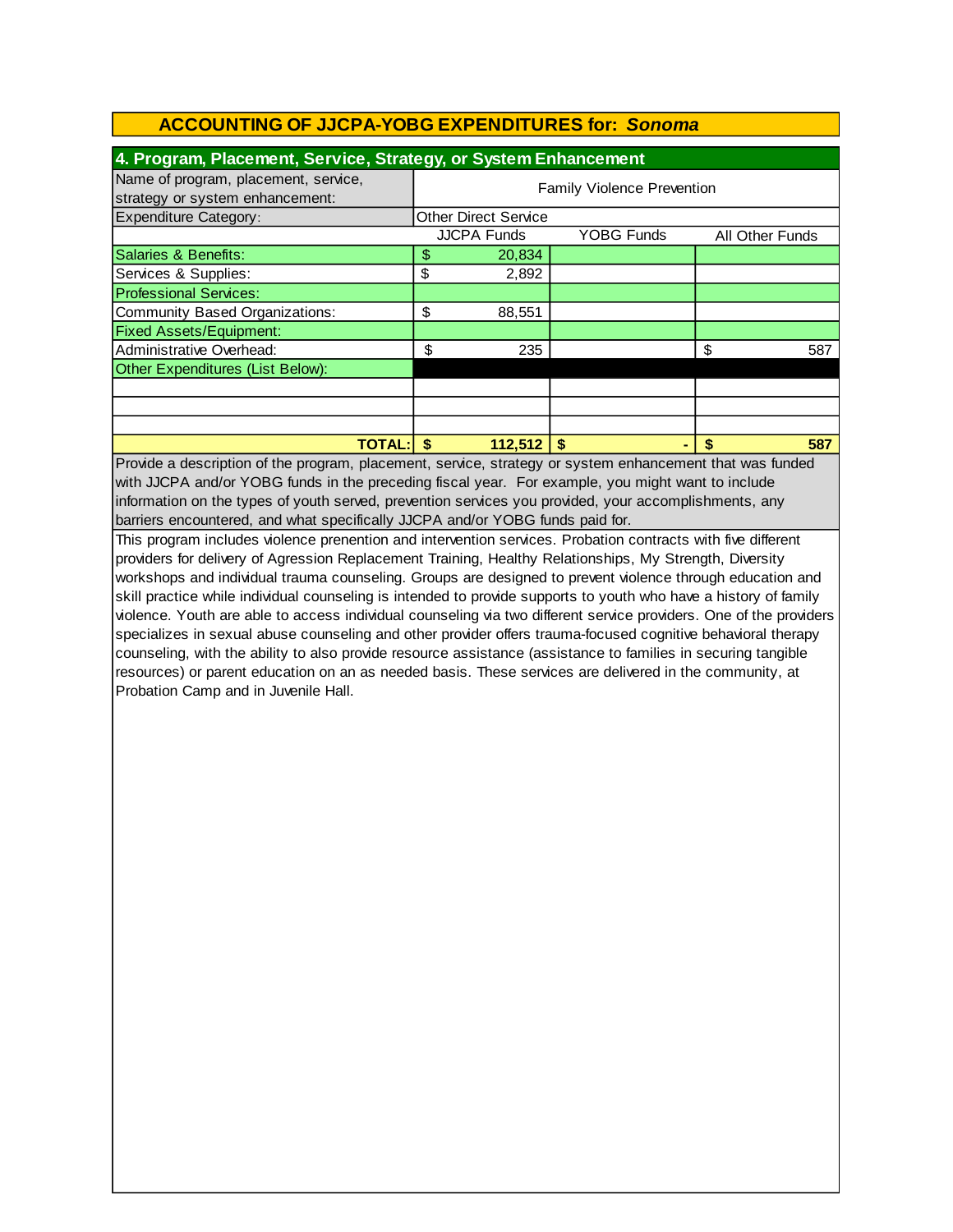| 5. Program, Placement, Service, Strategy, or System Enhancement         |                                        |                    |                   |    |                 |
|-------------------------------------------------------------------------|----------------------------------------|--------------------|-------------------|----|-----------------|
| Name of program, placement, service,<br>strategy or system enhancement: | Gang Risk Intervention and Suppression |                    |                   |    |                 |
| <b>Expenditure Category:</b>                                            |                                        | Gang Intervention  |                   |    |                 |
|                                                                         |                                        | <b>JJCPA Funds</b> | <b>YOBG Funds</b> |    | All Other Funds |
| Salaries & Benefits:                                                    | \$                                     | 493,482            |                   |    |                 |
| Services & Supplies:                                                    | \$                                     | 25,717             |                   |    |                 |
| <b>Professional Services:</b>                                           |                                        |                    |                   |    |                 |
| Community Based Organizations:                                          |                                        |                    |                   |    |                 |
| <b>Fixed Assets/Equipment:</b>                                          |                                        |                    |                   |    |                 |
| Administrative Overhead:                                                | \$                                     | 2,859              |                   | \$ | 7,138           |
| Other Expenditures (List Below):                                        |                                        |                    |                   |    |                 |
|                                                                         |                                        |                    |                   |    |                 |
|                                                                         |                                        |                    |                   |    |                 |
|                                                                         |                                        |                    |                   |    |                 |
| <b>TOTAL:</b>                                                           |                                        | 522.058            | \$                |    | 7.138           |

Provide a description of the program, placement, service, strategy or system enhancement that was funded with JJCPA and/or YOBG funds in the preceding fiscal year. For example, you might want to include information on the types of youth served, prevention services you provided, your accomplishments, any barriers encountered, and what specifically JJCPA and/or YOBG funds paid for.

Funding was used to pay salaries and benefits for three officers working with gang-involved youth. These officers partner with law enforcement and monitor moderate-high to high risk to reoffend gang members in the community. These youth are frequently referred to Aggression Replacement Training and other treatment programs that address criminogenic needs and risk factors. The goal is to educate youth about gang culture and risks, alternative choices and behaviors, resources to support healthier choices, tools to develop a positive meaningful life and an overall increased awareness of self and others in order to become positive contributing members of the community.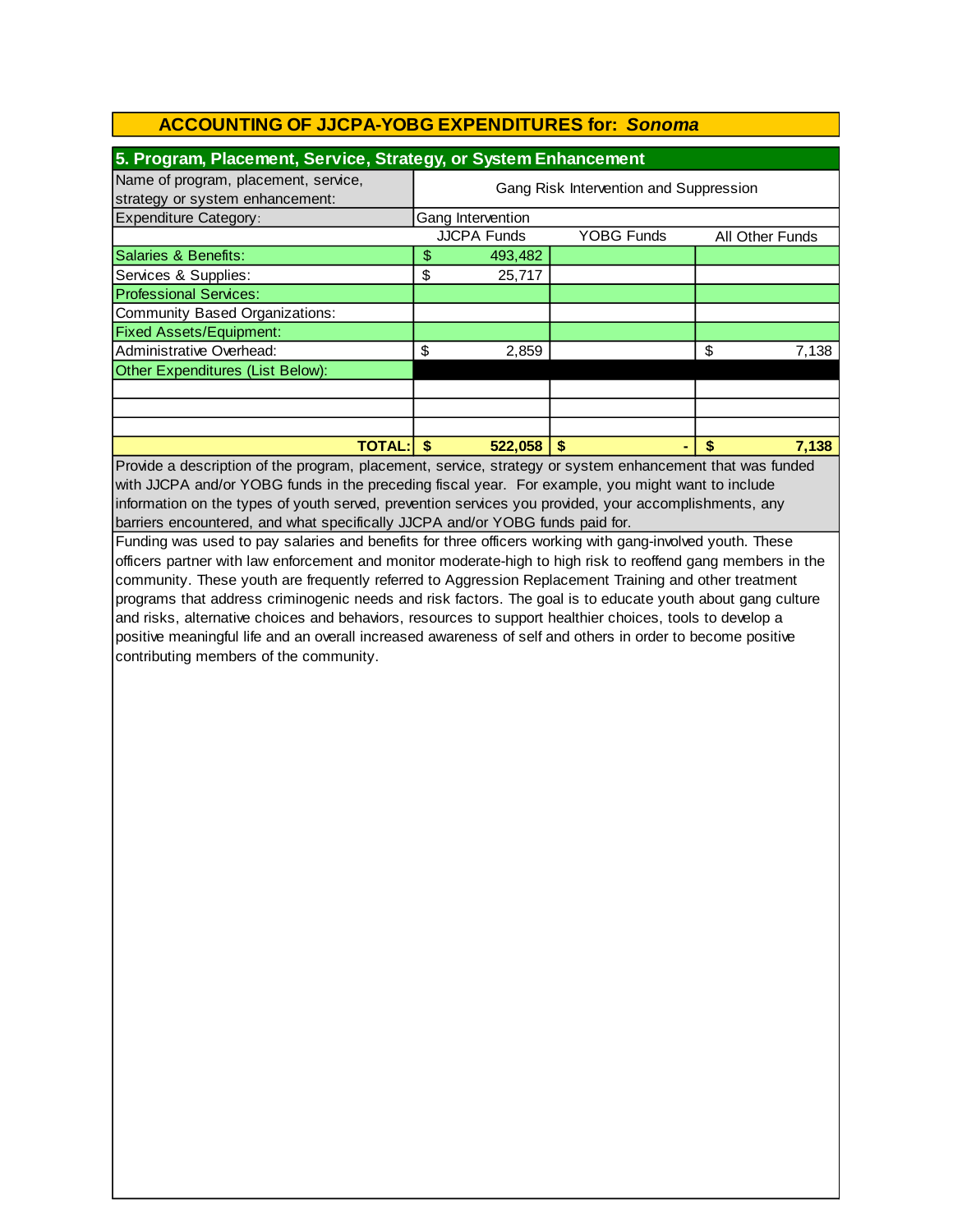| 6. Program, Placement, Service, Strategy, or System Enhancement                                          |                    |    |                   |    |                 |
|----------------------------------------------------------------------------------------------------------|--------------------|----|-------------------|----|-----------------|
| Name of program, placement, service,                                                                     |                    |    |                   |    |                 |
| strategy or system enhancement:                                                                          | Juvenile Hall      |    |                   |    |                 |
| <b>Expenditure Category:</b>                                                                             | Juvenile Hall      |    |                   |    |                 |
|                                                                                                          | <b>JJCPA Funds</b> |    | <b>YOBG Funds</b> |    | All Other Funds |
| Salaries & Benefits:                                                                                     |                    | \$ | 538,550           | \$ | 342,334         |
| Services & Supplies:                                                                                     |                    | \$ | 2,148             |    |                 |
| <b>Professional Services:</b>                                                                            |                    |    |                   |    |                 |
| Community Based Organizations:                                                                           |                    |    |                   |    |                 |
| <b>Fixed Assets/Equipment:</b>                                                                           |                    |    |                   |    |                 |
| Administrative Overhead:                                                                                 |                    |    |                   |    |                 |
| Other Expenditures (List Below):                                                                         |                    |    |                   |    |                 |
|                                                                                                          |                    |    |                   |    |                 |
|                                                                                                          |                    |    |                   |    |                 |
|                                                                                                          |                    |    |                   |    |                 |
| <b>TOTAL: \$</b>                                                                                         | ۰.                 | \$ | 540,698           | \$ | 342,334         |
| Provide a description of the program, placement, service, strategy or system enhancement that was funded |                    |    |                   |    |                 |

with JJCPA and/or YOBG funds in the preceding fiscal year. For example, you might want to include information on the types of youth served, prevention services you provided, your accomplishments, any barriers encountered, and what specifically JJCPA and/or YOBG funds paid for.

YOBG funds were used to pay the salary and benefits for 4 FTE Juvenile Corectional Counselors (JCC-II) who staff the maximum security unit in Juvenile Hall. The full staff compliment of the Maximum Security Unit program is 7.0 full-time equivalents. Many of these youth have ongoing behavioral and delinquency problems and, in the past, may have been sent to DJJ after failing local options. The Juvenile Correctional Counselors provide custody, programming, coordination and oversight of services to ensure the needs of participant youth are met.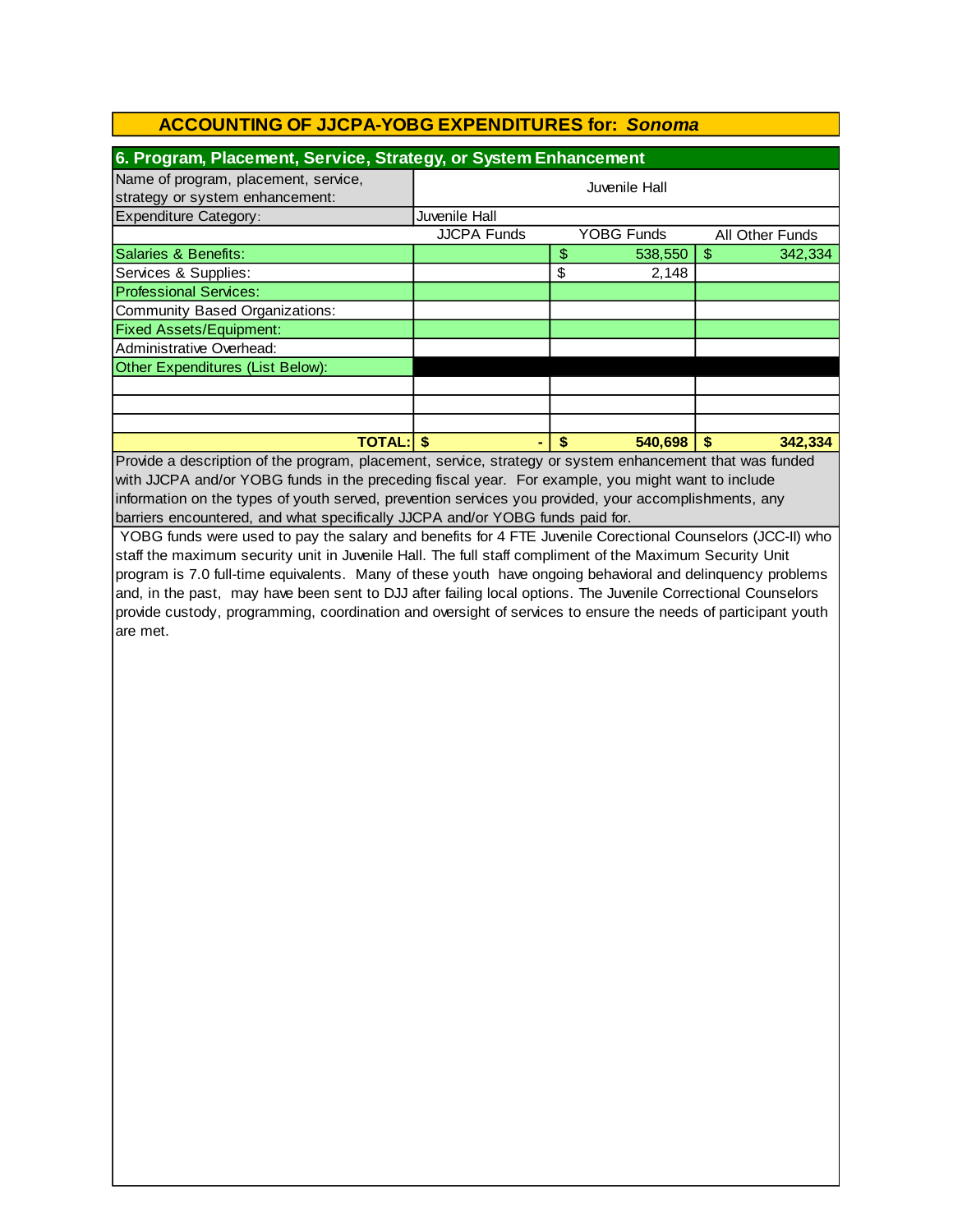| 7. Program, Placement, Service, Strategy, or System Enhancement                                          |                                  |                   |                 |  |
|----------------------------------------------------------------------------------------------------------|----------------------------------|-------------------|-----------------|--|
| Name of program, placement, service,<br>strategy or system enhancement:                                  | Day or Evening Treatment Program |                   |                 |  |
| <b>Expenditure Category:</b>                                                                             | Day or Evening Treatment Program |                   |                 |  |
|                                                                                                          | <b>JJCPA Funds</b>               | <b>YOBG Funds</b> | All Other Funds |  |
| Salaries & Benefits:                                                                                     |                                  |                   |                 |  |
| Services & Supplies:                                                                                     |                                  |                   |                 |  |
| <b>Professional Services:</b>                                                                            |                                  |                   |                 |  |
| Community Based Organizations:                                                                           |                                  | \$<br>413,635     |                 |  |
| <b>Fixed Assets/Equipment:</b>                                                                           |                                  |                   |                 |  |
| Administrative Overhead:                                                                                 |                                  |                   |                 |  |
| Other Expenditures (List Below):                                                                         |                                  |                   |                 |  |
|                                                                                                          |                                  |                   |                 |  |
|                                                                                                          |                                  |                   |                 |  |
|                                                                                                          |                                  |                   |                 |  |
| <b>TOTAL: \$</b>                                                                                         |                                  | \$<br>413,635     | \$.             |  |
| Provide a description of the program, placement, service, strategy or system enhancement that was funded |                                  |                   |                 |  |

Provide a description of the program, placement, service, strategy or system enhancement that was funded with JJCPA and/or YOBG funds in the preceding fiscal year. For example, you might want to include information on the types of youth served, prevention services you provided, your accomplishments, any barriers encountered, and what specifically JJCPA and/or YOBG funds paid for.

The program funds paid for a contract for services with the community-based organization. The Vista Academy is Sonoma County's juvenile evening reporting center (ERC). The Center for Social and Environmental Stewardship delivers the ERC program to juveniles who are assessed to be moderate to high risk to re-offend. Clients are transported to the ERC after school hours and are provided intensive programming and activities designed to structure 40-70% of a youth's free time. The ERC is organized around a Positive Youth Justice (PYJ) Framework. In addition to behavior change programs, they received counseling, tutoring, and other structured activities. Transportation and meals are provided to program participants. Depending on the participant's progression through the case plan, the term of a successful participant is four to six months.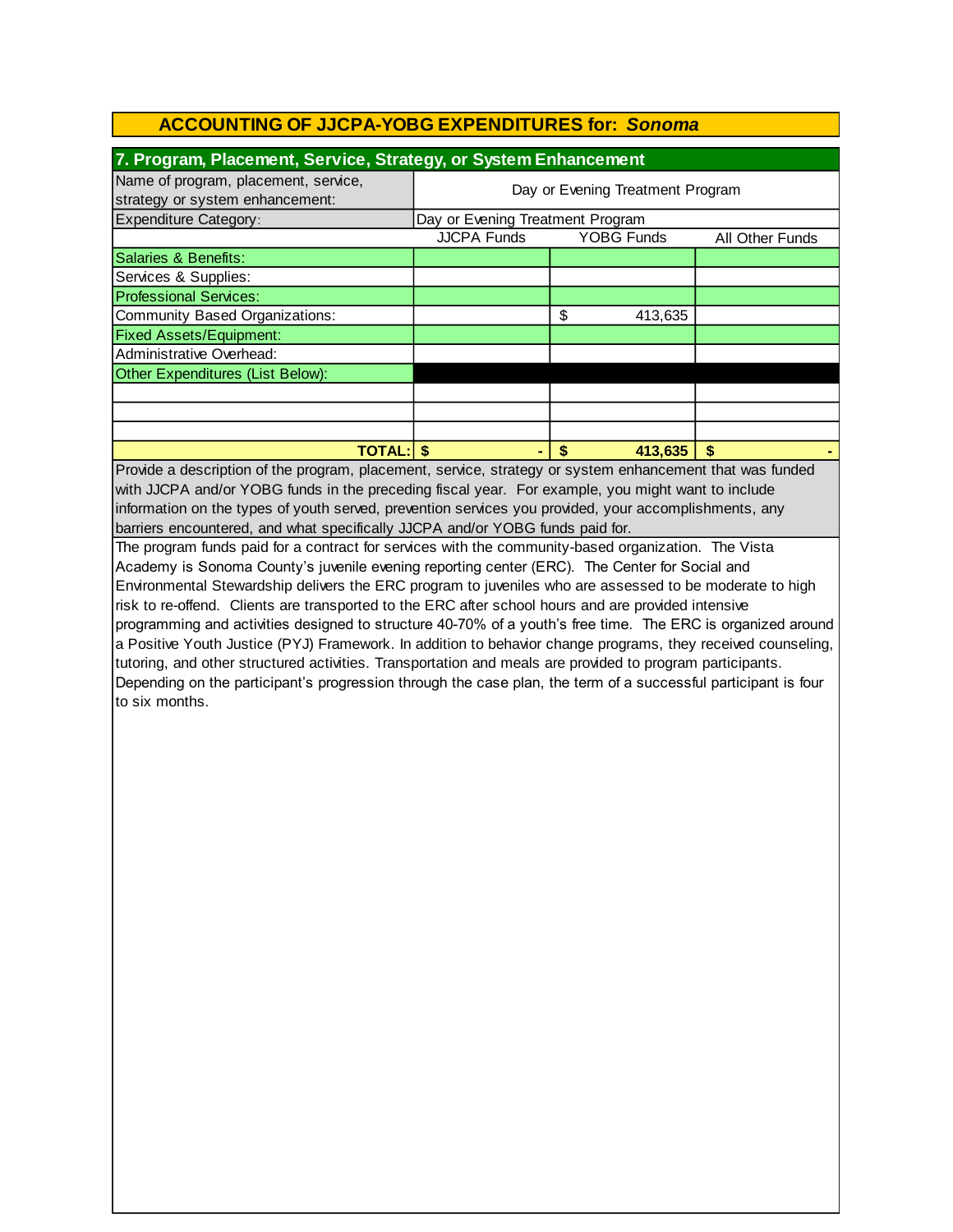| 8. Program, Placement, Service, Strategy, or System Enhancement                                                |                                       |                      |                 |  |
|----------------------------------------------------------------------------------------------------------------|---------------------------------------|----------------------|-----------------|--|
| Name of program, placement, service,                                                                           | Gender Specific Programming for Girls |                      |                 |  |
| strategy or system enhancement:                                                                                |                                       |                      |                 |  |
| <b>Expenditure Category:</b>                                                                                   | Gender Specific Programming for Girls |                      |                 |  |
|                                                                                                                | <b>JJCPA Funds</b>                    | <b>YOBG Funds</b>    | All Other Funds |  |
| <b>Salaries &amp; Benefits:</b>                                                                                |                                       |                      |                 |  |
| Services & Supplies:                                                                                           |                                       |                      |                 |  |
| <b>Professional Services:</b>                                                                                  |                                       |                      |                 |  |
| <b>Community Based Organizations:</b>                                                                          |                                       | \$<br>15,840         |                 |  |
| <b>Fixed Assets/Equipment:</b>                                                                                 |                                       |                      |                 |  |
| Administrative Overhead:                                                                                       |                                       |                      |                 |  |
| Other Expenditures (List Below):                                                                               |                                       |                      |                 |  |
|                                                                                                                |                                       |                      |                 |  |
|                                                                                                                |                                       |                      |                 |  |
|                                                                                                                |                                       |                      |                 |  |
| <b>TOTAL: \$</b>                                                                                               |                                       | $\sqrt{2}$<br>15,840 | \$              |  |
| Provide a description of the program, placement, service, strategy or system enhancement that was funded       |                                       |                      |                 |  |
| with JJCPA and/or YOBG funds in the preceding fiscal year. For example, you might want to include              |                                       |                      |                 |  |
| information on the types of youth served, prevention services you provided, your accomplishments, any          |                                       |                      |                 |  |
| barriers encountered, and what specifically JJCPA and/or YOBG funds paid for.                                  |                                       |                      |                 |  |
| Program funds paid for contracts for services with three community-based organizations that provide coverage   |                                       |                      |                 |  |
| for the main population centers of Sonoma County. The Girls Circle program was delivered by Petaluma           |                                       |                      |                 |  |
| People Services Center, Child Parent Institute, and Verity. The program utilizes a female-responsive,          |                                       |                      |                 |  |
| Motivational Interviewing approach to treatment services involving relationship building, ritual, and directed |                                       |                      |                 |  |
| techniques to elicit self-change. Girls Circles were offered to Diversion and Community Supervision youth      |                                       |                      |                 |  |
| under this program. Weekly two-hour groups were conducted in eight-week cycles.                                |                                       |                      |                 |  |
|                                                                                                                |                                       |                      |                 |  |
|                                                                                                                |                                       |                      |                 |  |
|                                                                                                                |                                       |                      |                 |  |
|                                                                                                                |                                       |                      |                 |  |
|                                                                                                                |                                       |                      |                 |  |
|                                                                                                                |                                       |                      |                 |  |
|                                                                                                                |                                       |                      |                 |  |
|                                                                                                                |                                       |                      |                 |  |
|                                                                                                                |                                       |                      |                 |  |
|                                                                                                                |                                       |                      |                 |  |
|                                                                                                                |                                       |                      |                 |  |
|                                                                                                                |                                       |                      |                 |  |
|                                                                                                                |                                       |                      |                 |  |
|                                                                                                                |                                       |                      |                 |  |
|                                                                                                                |                                       |                      |                 |  |
|                                                                                                                |                                       |                      |                 |  |
|                                                                                                                |                                       |                      |                 |  |
|                                                                                                                |                                       |                      |                 |  |
|                                                                                                                |                                       |                      |                 |  |
|                                                                                                                |                                       |                      |                 |  |
|                                                                                                                |                                       |                      |                 |  |
|                                                                                                                |                                       |                      |                 |  |
|                                                                                                                |                                       |                      |                 |  |
|                                                                                                                |                                       |                      |                 |  |
|                                                                                                                |                                       |                      |                 |  |
|                                                                                                                |                                       |                      |                 |  |
|                                                                                                                |                                       |                      |                 |  |
|                                                                                                                |                                       |                      |                 |  |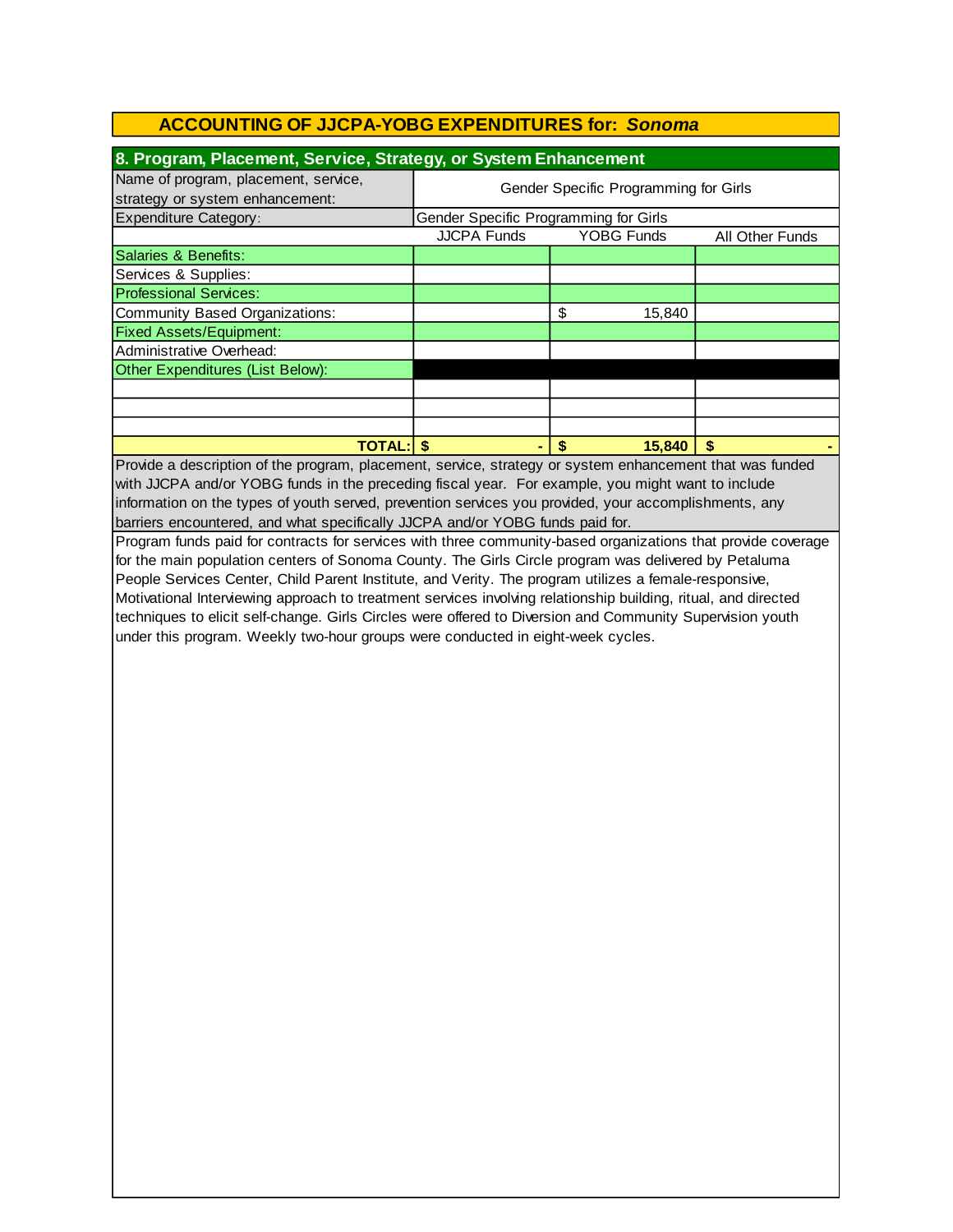| 9. Program, Placement, Service, Strategy, or System Enhancement         |                            |                   |                 |  |
|-------------------------------------------------------------------------|----------------------------|-------------------|-----------------|--|
| Name of program, placement, service,<br>strategy or system enhancement: | <b>Parenting Education</b> |                   |                 |  |
| <b>Expenditure Category:</b>                                            | <b>Parenting Education</b> |                   |                 |  |
|                                                                         | <b>JJCPA Funds</b>         | <b>YOBG Funds</b> | All Other Funds |  |
| Salaries & Benefits:                                                    |                            |                   |                 |  |
| Services & Supplies:                                                    |                            |                   |                 |  |
| <b>Professional Services:</b>                                           |                            |                   |                 |  |
| Community Based Organizations:                                          |                            | \$<br>6,821       |                 |  |
| <b>Fixed Assets/Equipment:</b>                                          |                            |                   |                 |  |
| Administrative Overhead:                                                |                            |                   |                 |  |
| Other Expenditures (List Below):                                        |                            |                   |                 |  |
|                                                                         |                            |                   |                 |  |
|                                                                         |                            |                   |                 |  |
|                                                                         |                            |                   |                 |  |
| <b>TOTAL:</b>                                                           |                            | 6,821             | \$              |  |

Provide a description of the program, placement, service, strategy or system enhancement that was funded with JJCPA and/or YOBG funds in the preceding fiscal year. For example, you might want to include information on the types of youth served, prevention services you provided, your accomplishments, any barriers encountered, and what specifically JJCPA and/or YOBG funds paid for.

Program funds paid for a contract for services with two community-based organizations. This program serves youth under probation supervision and their parents. Teen Triple P (Positive Parenting Program) provides parents with a broad focused parenting support intervention on a one-to-one basis for parents of teenagers. After thorough family assessment, parents set their own goals, learn ways to encourage positive behavior for teens, and teach their teens new skills such as problem solving, conflict resolution and self-regulation. Parents also learn ways to use appropriate consequences for misbehaviours (e.g. breaking family rules, taking inappropriate risks, emotional outbursts). Regular Triple P is also available to juvenil probationers with small children under these contracts.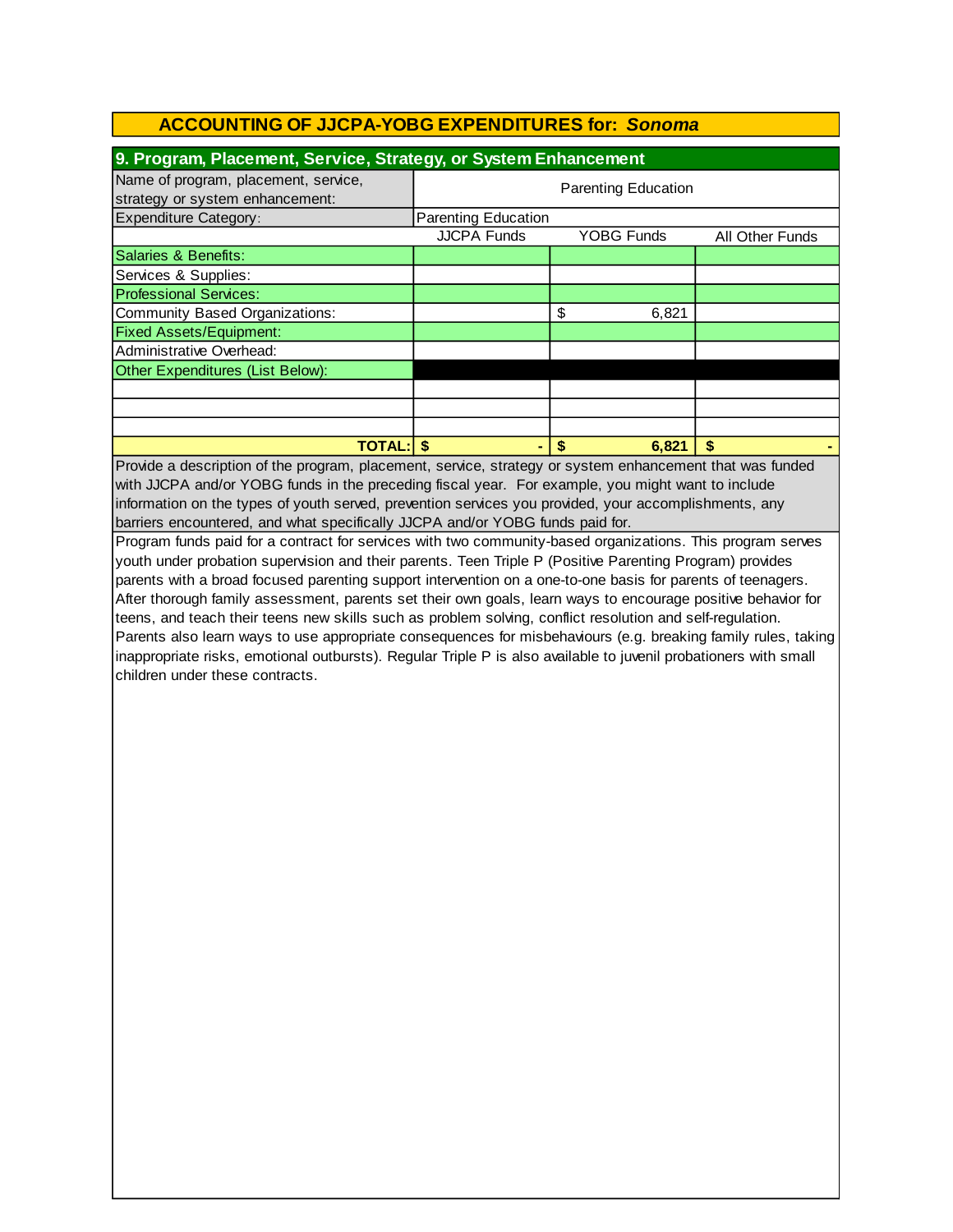| 10. Program, Placement, Service, Strategy, or System Enhancement        |                                   |                   |                 |  |
|-------------------------------------------------------------------------|-----------------------------------|-------------------|-----------------|--|
| Name of program, placement, service,<br>strategy or system enhancement: | <b>Special Education Services</b> |                   |                 |  |
| <b>Expenditure Category:</b>                                            | <b>Special Education Services</b> |                   |                 |  |
|                                                                         | <b>JJCPA Funds</b>                | <b>YOBG Funds</b> | All Other Funds |  |
| Salaries & Benefits:                                                    |                                   |                   |                 |  |
| Services & Supplies:                                                    |                                   |                   |                 |  |
| <b>Professional Services:</b>                                           |                                   | \$<br>13,250      |                 |  |
| Community Based Organizations:                                          |                                   |                   |                 |  |
| <b>Fixed Assets/Equipment:</b>                                          |                                   |                   |                 |  |
| Administrative Overhead:                                                |                                   |                   |                 |  |
| Other Expenditures (List Below):                                        |                                   |                   |                 |  |
|                                                                         |                                   |                   |                 |  |
|                                                                         |                                   |                   |                 |  |
|                                                                         |                                   |                   |                 |  |
| <b>TOTAL:</b>                                                           |                                   | 13.250<br>\$      | S               |  |

Provide a description of the program, placement, service, strategy or system enhancement that was funded with JJCPA and/or YOBG funds in the preceding fiscal year. For example, you might want to include information on the types of youth served, prevention services you provided, your accomplishments, any barriers encountered, and what specifically JJCPA and/or YOBG funds paid for.

Program funds paid for a partial contract in support of a Sonoma County Office of Education Liaison. Other support for the contract was funded by the Sonoma County Office of Education. Sonoma County's Educational Liaison Services (SCELS) works with the Juvenile Court to facilitate education services and placement of adjudicated youth into local schools, and to monitor the adjudicated youths' progress in completing educational goals and accessing appropriate support services. YOBG funds the contracted consultant to deliver SCELS services. The target population is students who have little or no support in addressing the educational and behavioral challenges that resulted in their referral into the juvenile justice system. SCELS draws from collaborative work involving the Juvenile Court, the Probation Department, the Sonoma County Office of Education, attorneys, public and private schools, community-based organizations, parents, guardians, families of students, and advocates.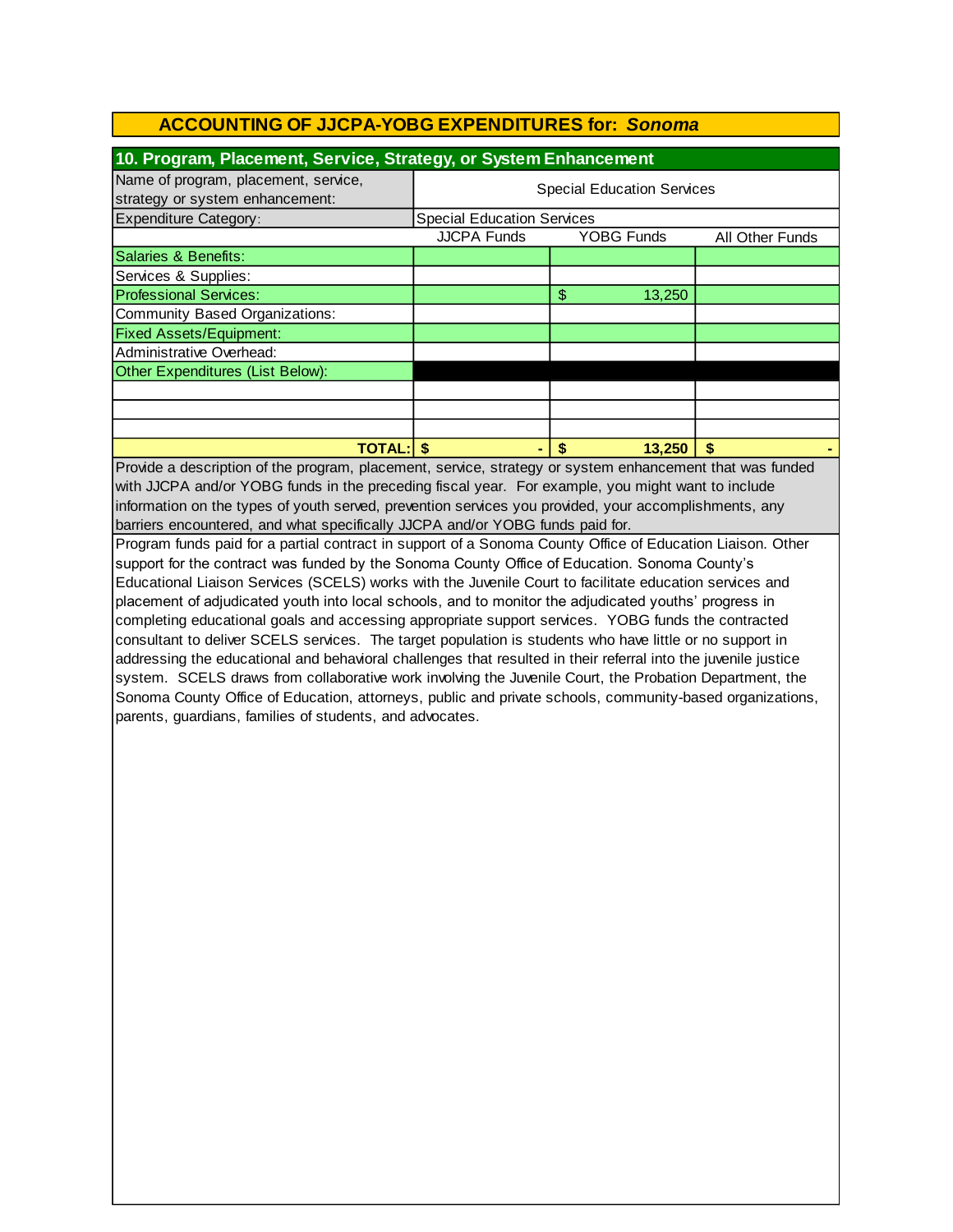| 11. Program, Placement, Service, Strategy, or System Enhancement        |                               |                   |                 |
|-------------------------------------------------------------------------|-------------------------------|-------------------|-----------------|
| Name of program, placement, service,<br>strategy or system enhancement: | Juvenile Sex Offender Program |                   |                 |
| <b>Expenditure Category:</b>                                            | <b>Other Direct Service</b>   |                   |                 |
|                                                                         | <b>JJCPA Funds</b>            | <b>YOBG Funds</b> | All Other Funds |
| Salaries & Benefits:                                                    |                               |                   |                 |
| Services & Supplies:                                                    |                               |                   |                 |
| <b>Professional Services:</b>                                           |                               | \$<br>3,410       |                 |
| Community Based Organizations:                                          |                               | \$<br>29,640      | 58,715<br>\$    |
| <b>Fixed Assets/Equipment:</b>                                          |                               |                   |                 |
| Administrative Overhead:                                                |                               |                   |                 |
| Other Expenditures (List Below):                                        |                               |                   |                 |
|                                                                         |                               |                   |                 |
|                                                                         |                               |                   |                 |
|                                                                         |                               |                   |                 |
| <b>TOTAL:IS</b>                                                         |                               | 33,050            | 58,715          |

Provide a description of the program, placement, service, strategy or system enhancement that was funded with JJCPA and/or YOBG funds in the preceding fiscal year. For example, you might want to include information on the types of youth served, prevention services you provided, your accomplishments, any barriers encountered, and what specifically JJCPA and/or YOBG funds paid for.

These funds partially paid for the cost of a contract with the main sex offneder treatment provider working with Probation. The contract was also partially funded from the County General Fund. Additionally, there was a need to cover services for a youth being supervised through interstate compact in Oregon. For that purpose, the services of Brad Dehler, LCSW were engaged and paid for. Sonoma County's Juvenile Sex Offender Treatment Program utilizes the Collaborative Model for the supervision and treatment of juvenile sexual offenders. The model incorporates assessment, monitoring, supervision, intervention and treatment into a comprehensive program that is designed to reduce recidivism in the sex offender population. The Juvenile Sexual Offense Recidivism Risk Assessment Tool-II (JSORRAT-II) is utilized as the required risk assessment tool for juveniles determined appropriate for the program. Results of this assessment are used to inform a range of decisions, including placement, programming, supervision, and other resource allocation decisions. Community treatment involves group counseling, family therapy, and individual treatment.